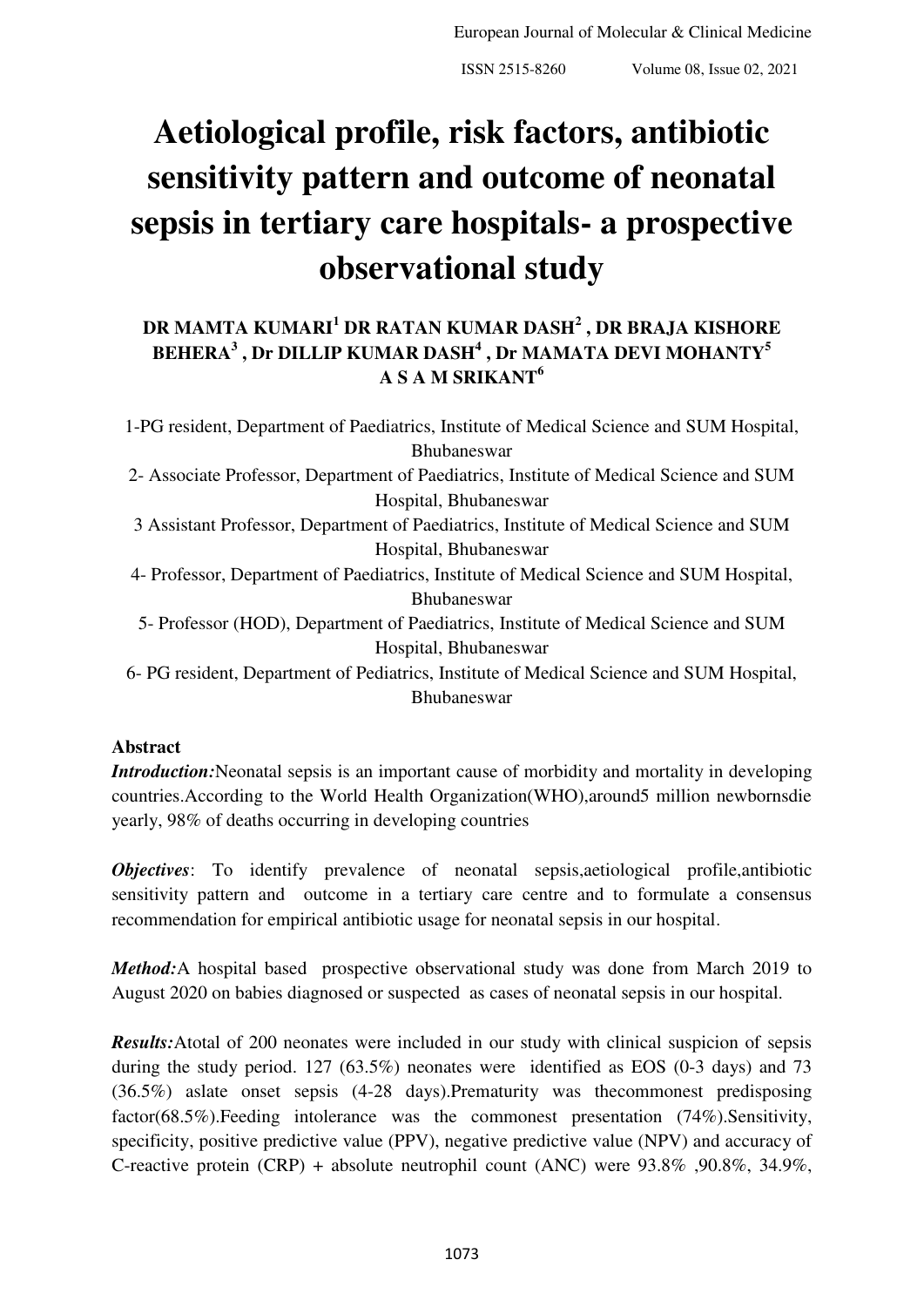99.6% and 90.9% respectively.(p <0.001). Klebsiella pneumonia + Klebsiellaoxytoca(16+1) was the most common isolate (35.4%),There were 6 (12.5%) isolates of Staphylococcus aureus out of which 2 were methicilin resistant aureus(MRSA).

*Conclusions:*Of the 200 neonates with suspected neonal sepsis,63.5% had EOS. Prematurity was the commonest predisposing factor(68.5%) and feeding intolerance was the commonest presentation (74%).Klebsiella (35.4%) was the most common isolate.

(Key words**:**Neonatal sepsis, blood culture, sepsis screen )

## **Introduction**

Neonatal sepsis is an important cause of morbidity and mortality in developing countries<sup>1</sup>. Of the 130 million babies born yearly, around 4 million die in the newborn period<sup>2</sup>. According to the World Health Organization(WHO),around5 million newbornsdie yearly, 98% deaths occurring in developing countries<sup>3</sup>. According to national neonatal perinatal data (NNPD) 2002-2003, neonatal sepsis occur in around  $30/1000$  live births<sup>4</sup>. Neonatal mortality of Odishawas 32 per 1000 live births, contributing to more than half the under 5-year mortality<sup>5</sup>.

Neonatal sepsisencompasses systemic newborninfections like septicaemia,meningitis, pneumonia, osteomyelitis and urinary tract infection<sup>6</sup>. Sepsis in the first 72 hours of life is defined as early onset sepsis (EOS) and after 72hours to 28 days of life as late onset sepsis (LOS). Predisposing factors includeprolonged rupture of membrane(>18 hours.), multiple per vaginal examinations or single unclean vaginal examination, foul smelling liquor, low birth weight (LBW), maternal fever, prolonged labour andmeconiumaspiration<sup>7</sup>.Group B *streptococcus* (GBS) is the commonestcausative agentand*Escherichia coli (E.coli)* the commonest cause of death<sup>8</sup>.*E.coli* is often associated with severe infection and meningitis and is the chief cause of sepsis related deathsinvery low birth weight (VLBW) infants<sup>9</sup>.GBS and E.coli together account for around 70% of EOS in neonates<sup>10</sup>.

## **Objectives**

To identify prevalence of neonatal sepsis,aetiological profile,antibiotic sensitivity pattern and outcome in a tertiary care centre and to formulate a consensus recommendation for empirical antibiotic usage for neonatal sepsis in our hospital.

## **Method**

A hospital based prospective observational study was conducted onneonatesdiagnosed or suspected to have neonatal sepsis in the neonatal intensive care unit (NICU) and special care baby unit (SNCU), IMS AND SUM Hospital, Bhubaneswar, India from March 2019 to August 2020.

*Inclusion criteria:* All babies 0-28 days of life admitted in NICU/ SNCU with either suspected or proven neonatal sepsis by blood and/or cerebrospinal fluid (CSF) culture. *Exclusion criteria:* 

- 1. Cases wherereporting wasincomplete.
- 2. Cases who left against medical advice.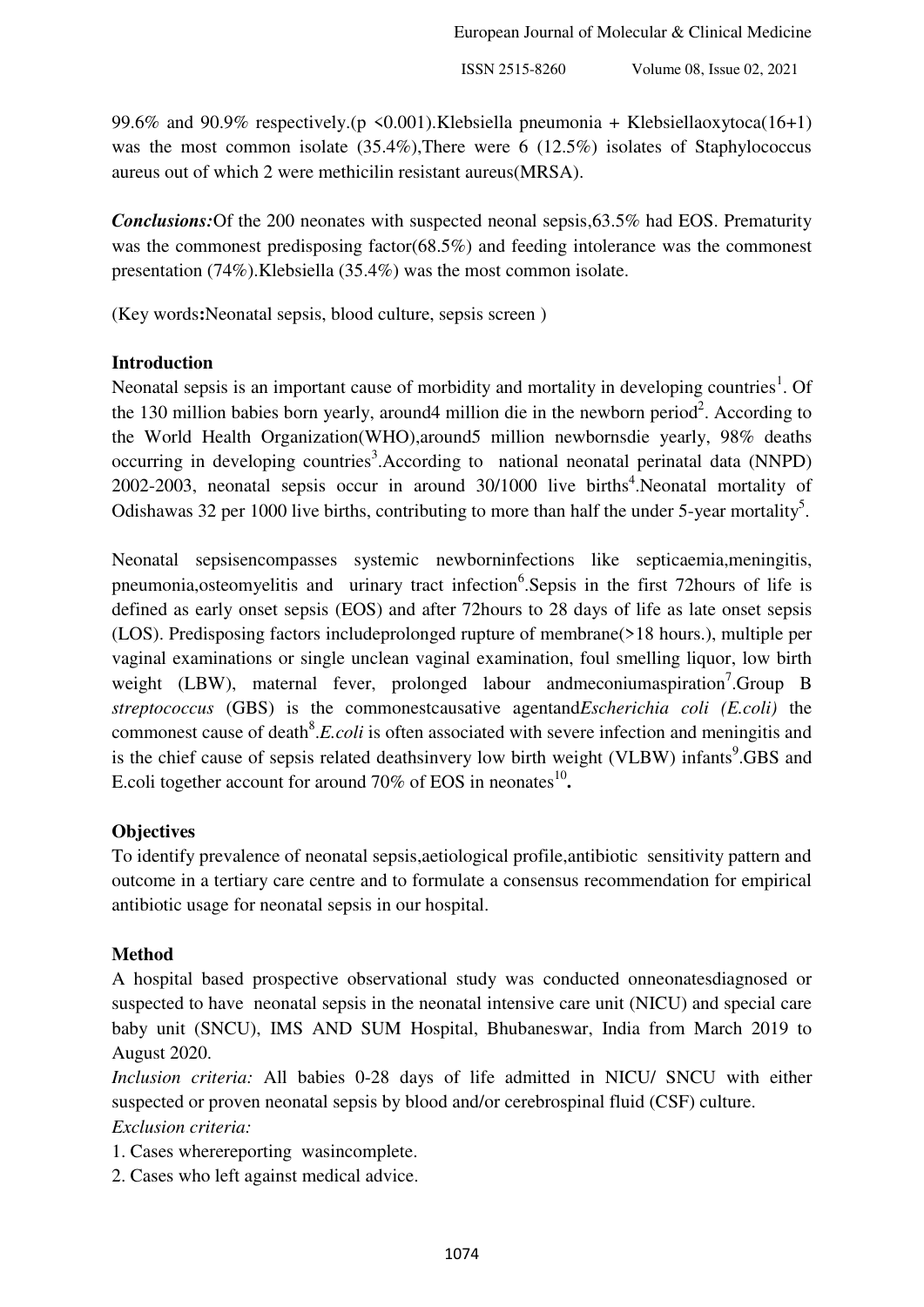3. Cases where parents did not given consent for study.

*Criteria for diagnosis of neonatal sepsis* were from theNational Neonatology Forum (NNF) Clinical Practice Guidelines.A panel of sepsis screen tests were performed from the blood samplesof all the neonates as per NNF guidelines of neonatal septicaemia.

Radiological tests and CSF study were done wherever indicated.

*Data collection:* Blood samples of newborn from 0-28 days of life having risk factor for sepsis or clinical sepsis admitted in IMS & SUM HOSPITAL NICU/SNCU were included. *Definitions* 

*Neonatal sepsis*wasdefined as the presence of generalized systemic features of sepsis associated with pure growth of organisms from one or more sites.

*Probable sepsis:* Clinical and laboratory findings consistent with sepsis without a positive culture.

*Sample collection:* Samples were collected aseptically.For blood culture, venepuncture site was cleansed with alcohol-providone iodine –alcohol after wearing sterile gloves. Cleansing was done from inside to outside in concentric circle and allowed to dry for 1 minute before sampling; 1-2 ml of blood was collected before starting empirical antibiotics and inoculated into a broth containing 10 ml of brain heart infusion agar and incubated aerobically at  $37^0$ c for 24hours by bact alert method. Subcultures were done on blood agar and Macconkey's agar and incubated overnight at  $37^0$ c. The growth was identified by colony characteristics, gram's stain and standard biochemical tests.

*Antibiotic susceptibiloty testing:*This includes detection of methicillin resistance staphylococcus aureus (MRSA), D test (inducible clindamycin resistance) and screening tests for extended spectrum beta lactamase (ESBL),metalobetalactamase (MBL) among gram negative bacilli were carried out as per CLSI guidelines.For urine culture sample were collected by suprapubic aspiration or through catheterization. CSF samples were collected through lumbarpuncture.

*Ethical aspects:*This study was approved by the Ethical committee of IMS& SUM Hospital Medical College, Bhubaneswar, India.

*Statistical methods:*Descriptive statistical analysis were carried out in the present study. Results on continuous measurements are presented on Mean± SD (Min-Max) and results on categorical measurements are presented in Number (%). Significance is assessed at 5% level. Chi-square/ Fisher Exact test has been used to find the significance of study parameters on categorical scale between two or more groups. 95% Confidence Interval has been computed to find the significant features. Confidence Interval with lower limit more than 50% is associated with statistical significance. Diagnostic statistics viz. Sensitivity, Specificity, PPV, NPV and Accuracy have been computed to find the correlation of blood investigations with culture report.

## **Results and analysis**

A total of 200 neonates were included in our study with clinical suspicion of septicaemia. Of them,127 (63.5%) had EOS and 73 (36.5 %) hadLOS. Gender-wise, 125 (62.5%) were male and 75(37.5%) were female**.** In our study, 112 (56%) were delivered at the SUM hospital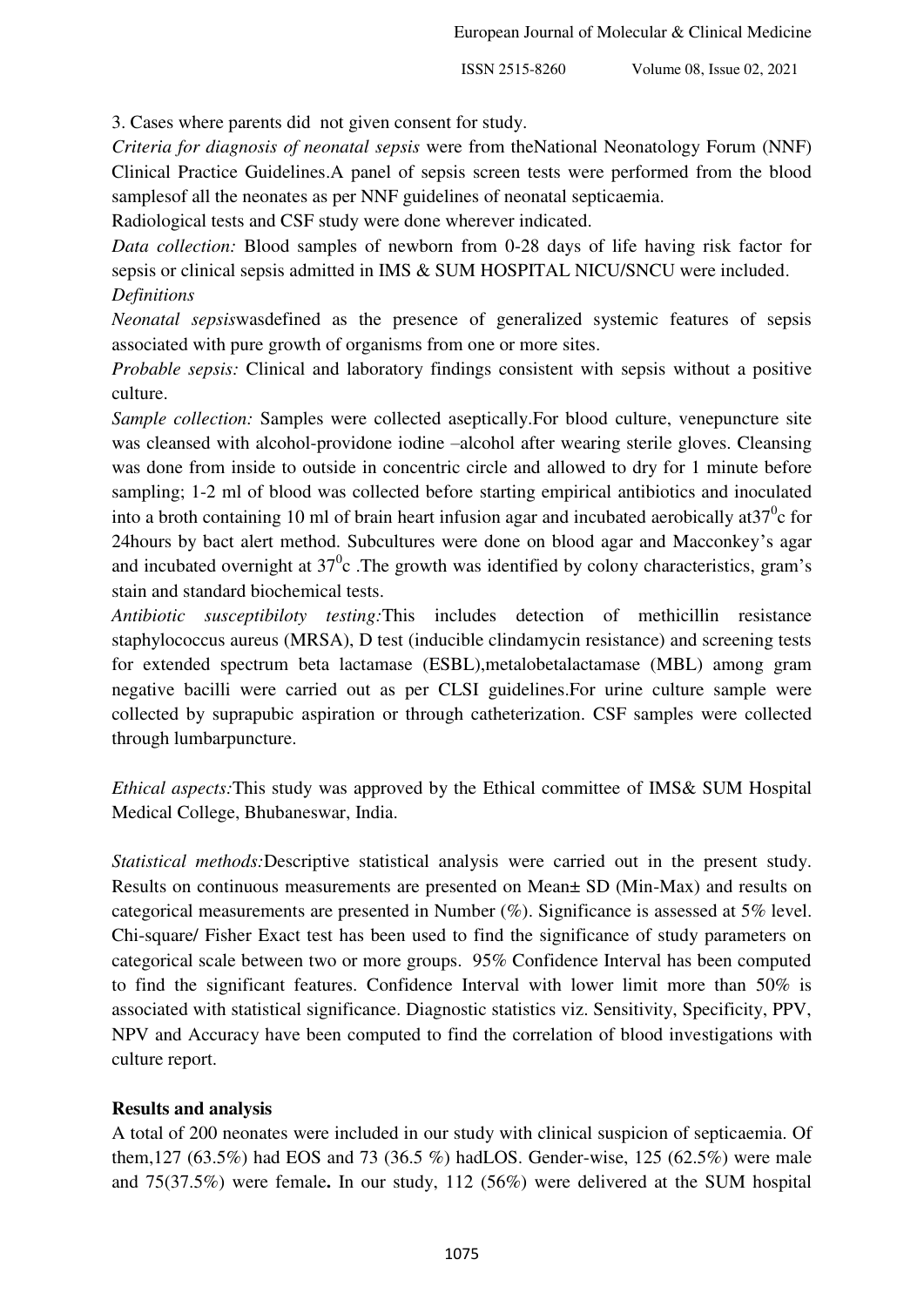(inborn) and 88 (44%) were delivered outside (outborn).The mode of deliverywasvaginalin 104 (52%) cases and lower segment caesarean section (LSCS)in 96 (48%) cases. Figure 1 shows the distribution according to gestational age.



Figure 1: Distribution according to gestational age ( $n=200$ )

Figure 2 shows the distribution according to birth weight.



Figure 2: Distribution according to bith weight ( $n=200$ )

Table 1 shows the predisposing factors of neonatal sepsis.

| <b>Predisposing factor</b>     | $\mathbf{n}(\%)$ |
|--------------------------------|------------------|
| Low birth-weight               | 136 (68.0)       |
| Prematurity                    | 137(68.5)        |
| Prolonged rupture of membranes | 60(30.0)         |
| $>18$ hrs.                     |                  |
| Maternal complications         | 23(11.5)         |
| Meconium stained liquor        | 21(10.5)         |
| Prolonged labour               | 28 (14.0)        |
| No obvious factor detected     | 26(13.0)         |

**Table 1:** *Predisposing factors for neonatal sepsis (n=200)*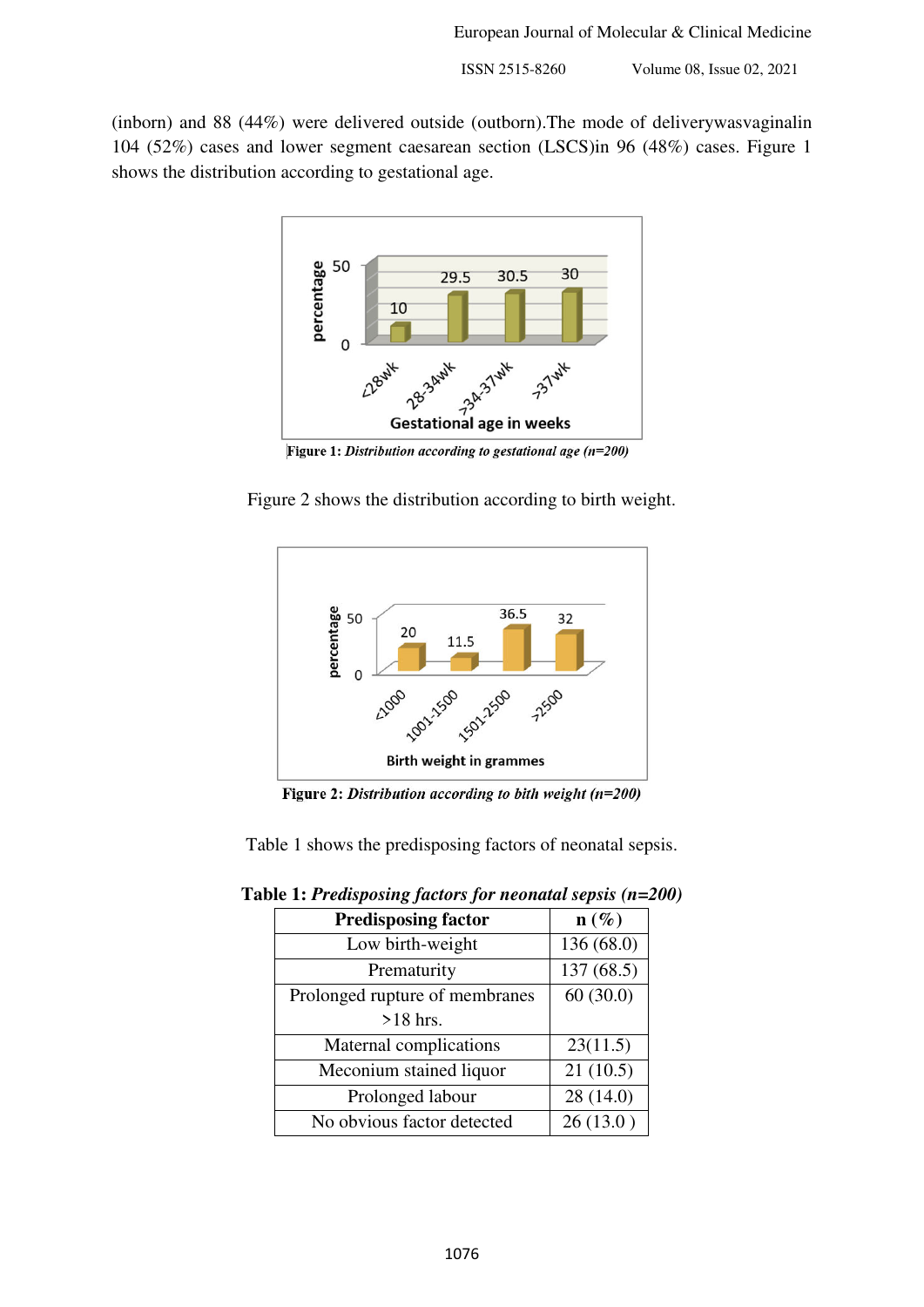| nancan programmana<br><b>Clinical feature</b> | $n$ with $\mathcal{S}$ $\mathcal{S}$ $\mathcal{S}$ $\mathcal{S}$ $\mathcal{S}$ $\mathcal{S}$ $\mathcal{S}$ $\mathcal{S}$ $\mathcal{S}$ $\mathcal{S}$ $\mathcal{S}$ $\mathcal{S}$ $\mathcal{S}$ $\mathcal{S}$ $\mathcal{S}$ $\mathcal{S}$ $\mathcal{S}$ $\mathcal{S}$ $\mathcal{S}$ $\mathcal{S}$ $\mathcal{S}$ $\mathcal{S}$ $\mathcal{S}$ $\mathcal{$<br>$n(\%)$ |
|-----------------------------------------------|-------------------------------------------------------------------------------------------------------------------------------------------------------------------------------------------------------------------------------------------------------------------------------------------------------------------------------------------------------------------|
| <b>Respiratory distress</b>                   | 136 (68.0)                                                                                                                                                                                                                                                                                                                                                        |
| Feeding intolerance                           | 148 (74.0)                                                                                                                                                                                                                                                                                                                                                        |
| Lethargy                                      | 98 (49.0)                                                                                                                                                                                                                                                                                                                                                         |
| Convulsions                                   | 55(27.5)                                                                                                                                                                                                                                                                                                                                                          |
| Temperature instability                       | 47(23.5)                                                                                                                                                                                                                                                                                                                                                          |
| Refusal to feed                               | 92 (46.0)                                                                                                                                                                                                                                                                                                                                                         |
| Hypoglycaemia                                 | 29 (14.5)                                                                                                                                                                                                                                                                                                                                                         |
| Hypocalcaemia                                 | 03(01.5)                                                                                                                                                                                                                                                                                                                                                          |
| Bleeding                                      | 31(15.5)                                                                                                                                                                                                                                                                                                                                                          |
| Meningitis                                    | 08 (04.0)                                                                                                                                                                                                                                                                                                                                                         |
| Fetal distress                                | 27(14.5)                                                                                                                                                                                                                                                                                                                                                          |
| Retinopathy of prematurity                    | 10(05.0)                                                                                                                                                                                                                                                                                                                                                          |
| Apnoea                                        | 07(03.5)                                                                                                                                                                                                                                                                                                                                                          |
| Intraventricular haemorrhage                  | 22(11.0)                                                                                                                                                                                                                                                                                                                                                          |
| Necrotising enterocolitis                     | 06(03.0)                                                                                                                                                                                                                                                                                                                                                          |
| Heart disease                                 | 08 (04.0)                                                                                                                                                                                                                                                                                                                                                         |
| Pneumonia                                     | 07(03.5)                                                                                                                                                                                                                                                                                                                                                          |
| Surgical abnormality                          | 12(06.0)                                                                                                                                                                                                                                                                                                                                                          |
| Haematological problem                        | 23(11.5)                                                                                                                                                                                                                                                                                                                                                          |
| Hypoxic ischaemic                             | 12(06.0)                                                                                                                                                                                                                                                                                                                                                          |
| encephalopathy                                |                                                                                                                                                                                                                                                                                                                                                                   |

Table 2 shows the clinical profile in neonates with sepsis. **Table 2:** *Clinical profile in neonates with sepsis (n=200)* 

The sepsis type and age of onset distribution among the 200 neonates with suspected sepsis are shown in Figure 3.



**Figure 3: Sepsis type and age of onset distribution (** $n=200$ **)**<br>*EOS: Early onset sepsis; LOS: Late onset sepsis* 

Table 3 shows sepsis screening.

**Table 3:** *Sepsis screening(n=200)*

| <b>Blood</b> investigation | $\mathbf{n}(\%)$ |
|----------------------------|------------------|
| Absolute<br>neutrophil     |                  |
| count                      | 53 $(26.5)$      |
| $\leq$ 1750 /cu mm         | 147(73.5)        |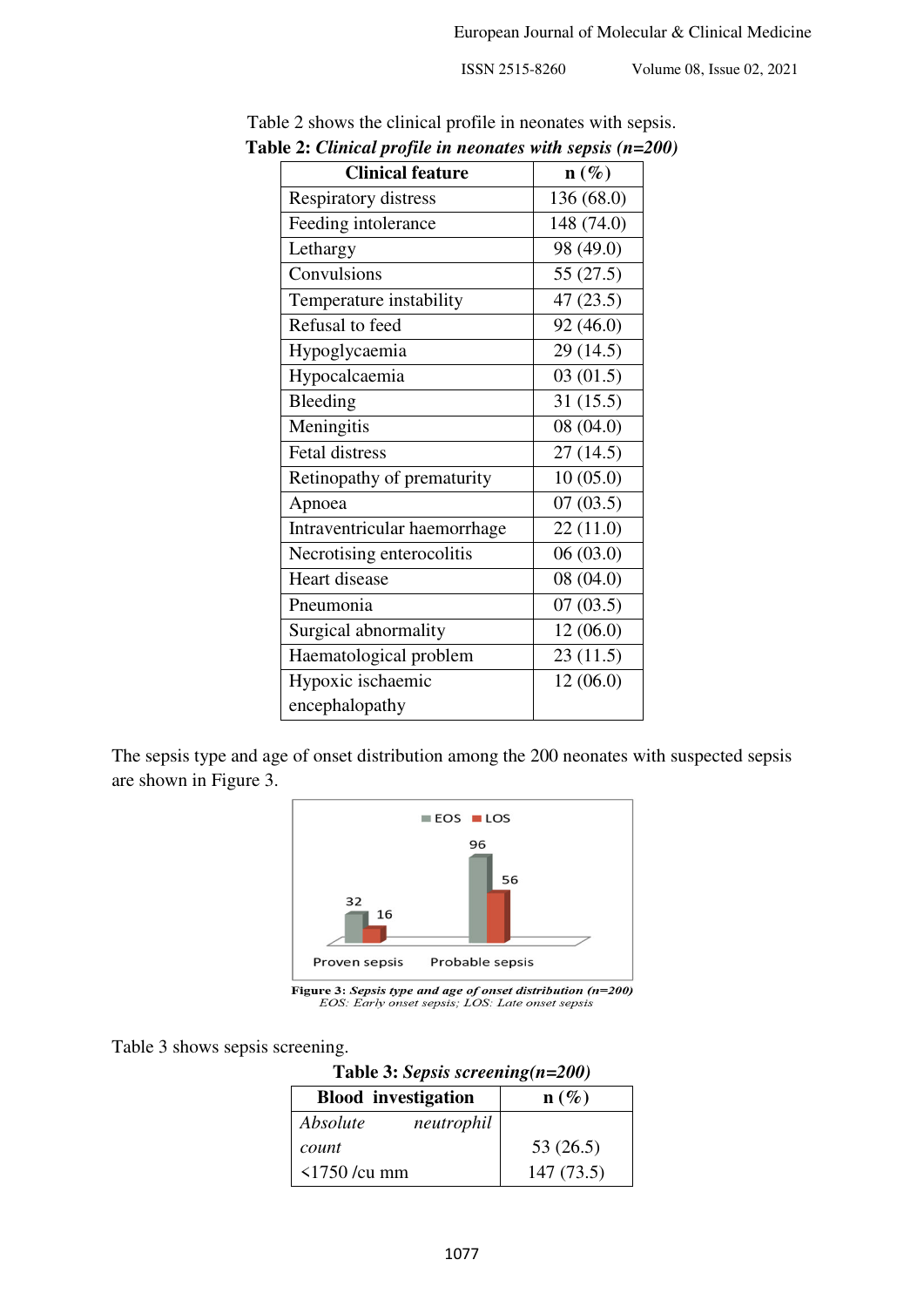| >1750 / cu mm         |            |
|-----------------------|------------|
| <b>Micro ESR</b>      |            |
| Positive              | 52(26.0)   |
| Negative              | 148 (74.0) |
| Total leucocyte count |            |
| < 5000                | 29(14.5)   |
| >5000                 | 171 (85.5) |
|                       |            |
| C-reactive protein    |            |
| Positive              | 99 (49.5)  |

Table 4 shows the correlation of sepsis screen with culture findings.

|                                      | <b>Sensitivi</b> | <b>Specifici</b> | <b>PPV</b> | <b>NPV</b> | Accura |
|--------------------------------------|------------------|------------------|------------|------------|--------|
|                                      | ty               | ty               |            |            | cy     |
| Absolute neutrophil count            | 52.08 %          | 81.58%           | 12.95      | 97.00      | 80.10  |
| $(ANC)$ <1750/cu mm                  |                  |                  | $\%$       | $\%$       | $\%$   |
| Total leucocyte count (TLC) <5000/cu | 41.67 %          | 94.08%           | 27.03      | 96.84      | 91.46  |
| mm                                   |                  |                  | $\%$       | $\%$       | $\%$   |
| Micro erythrocyte sedimentation rate | 54.17%           | 82.89%           | 14.29      | 97.17      | 81.46  |
| (ESR)                                |                  |                  | $\%$       | $\%$       | $\%$   |
| C-reactive protein (CRP)             | 47.92 %          | 48.68%           | 4.68       | 94.67      | 48.65  |
|                                      |                  |                  | $\%$       | $\%$       | $\%$   |
| Combinations                         |                  |                  |            |            |        |
| CRP+ANC                              | 93.75 %          | 90.79%           | 34.88      | 99.64      | 90.94  |
|                                      |                  |                  | $\%$       | $\%$       | $\%$   |
| CRP+ESR                              | 77.08%           | 73.03 %          | 13.07      | 98.38      | 73.23  |
|                                      |                  |                  | $\%$       | $\%$       | $\%$   |
| $CRP + TLC$                          | 64.58%           | 44.08%           | 26.72      | 79.76      | 49.00% |
|                                      |                  |                  | $\%$       | $\%$       |        |

**Table 4:** *Correlation of sepsis screeningwith culture findings*

Sensitivity, specificity, PPV, NPV and accuracy of CRP+ANC are 93.75 %, 90.79 %, 34.88%, 99.64%, 90.94 % respectively. This is strongly significant with p<0.001. Blood culture showed no growth in 152 (76%) of neonates and growth in 48 (24%) of neonates. The growth was bacteria in 93.8% of cases and fungi in 6.2% of cases.

Table 5 shows the different aetiological agents in blood culture positive sepsis. Table 6 shows the organisms isolated in culture positive cases of EOS and LOS.

**Table 5**  *Different aetiological agents in blood culture positive sepsis* 

| Organism                  | $\mathbf{n}(\%)$ |
|---------------------------|------------------|
| Klebsiellapneumoniae (16) | 17(35.4)         |
| Klebsiellaoxytica (01)    |                  |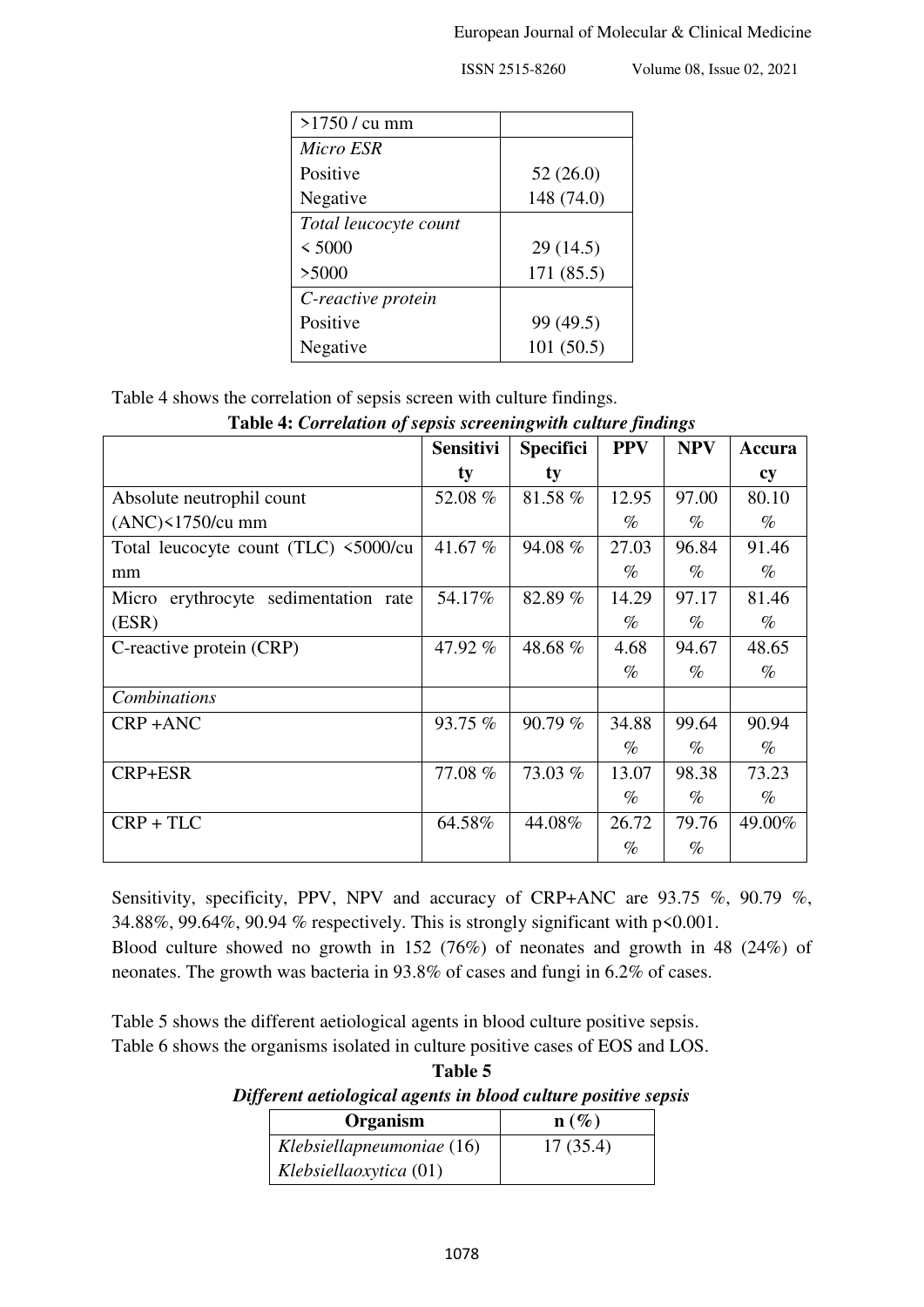*Staphylococcus aureus* (2 MRSA) 06 (12.5) *Escherichia coli* 04 (08.3) *Enterobacteraerogenes* 04 (08.3) *Staphylococcusepidermidis* 1 03 (06.3) *Streptococcus haemolyticus* 1 02 (04.2) *Enterococcus* 01 (02.1) *Acinetobacter* 02 (04.2) *Pseudomonasaeruginosa* 03 (06.3) *Candida* 03 (06.3) *Streptococcuspneumoniae* 1 01 (02.1) *Streptococcusviridans* 01 (02.1) *Citrobacterfreundi* 01 (02.1) Total 48 (100)

ISSN 2515-8260 Volume 08, Issue 02, 2021

**Table 6:** *Organisms isolated in culture positive cases of early onset sepsis (EOS) and late onset sepsis (LOS***)** 

| <b>Organisms isolated</b>  | <b>EOS</b> (Number of isolates) | <b>LOS(Number of isolates)</b> |
|----------------------------|---------------------------------|--------------------------------|
| Klebsiella species         |                                 |                                |
| Staphylococcus aureus      |                                 |                                |
| Enterobacteraerogenes      |                                 |                                |
| Escherichia coli           |                                 |                                |
| Staphylococcusepidermidis  |                                 |                                |
| Pseudomonas aeruginosa     |                                 |                                |
| Candida                    |                                 | $\mathcal{D}_{\mathcal{L}}$    |
| Acinetobacter              |                                 |                                |
| Enterococcus faecalis      |                                 |                                |
| Streptococcus haemolyticus |                                 |                                |
| Streptococcusviridans      |                                 |                                |
| Streptococcuspneumoniae    |                                 |                                |
| Citrobacterfreundi         |                                 |                                |

In both types of sepsis Klebsiella species is the most common isolate i.e. 9 cases in EOS and in 8 cases in LOS.

Out of 48 culture isolates 31 were gram negative organisms and 14 were gram positive organisms. Table 7 shows the gram positive organisms and Table 8 shows the gram negative organisms.

| Organism              | $\mathbf{n}(\%)$ |
|-----------------------|------------------|
| Staphylococcus aureus | 06(12.5)         |
| Coagulase negative    | 06(12.5)         |
| staphylococcus        |                  |

**Table 7:** *Gram positive organisms*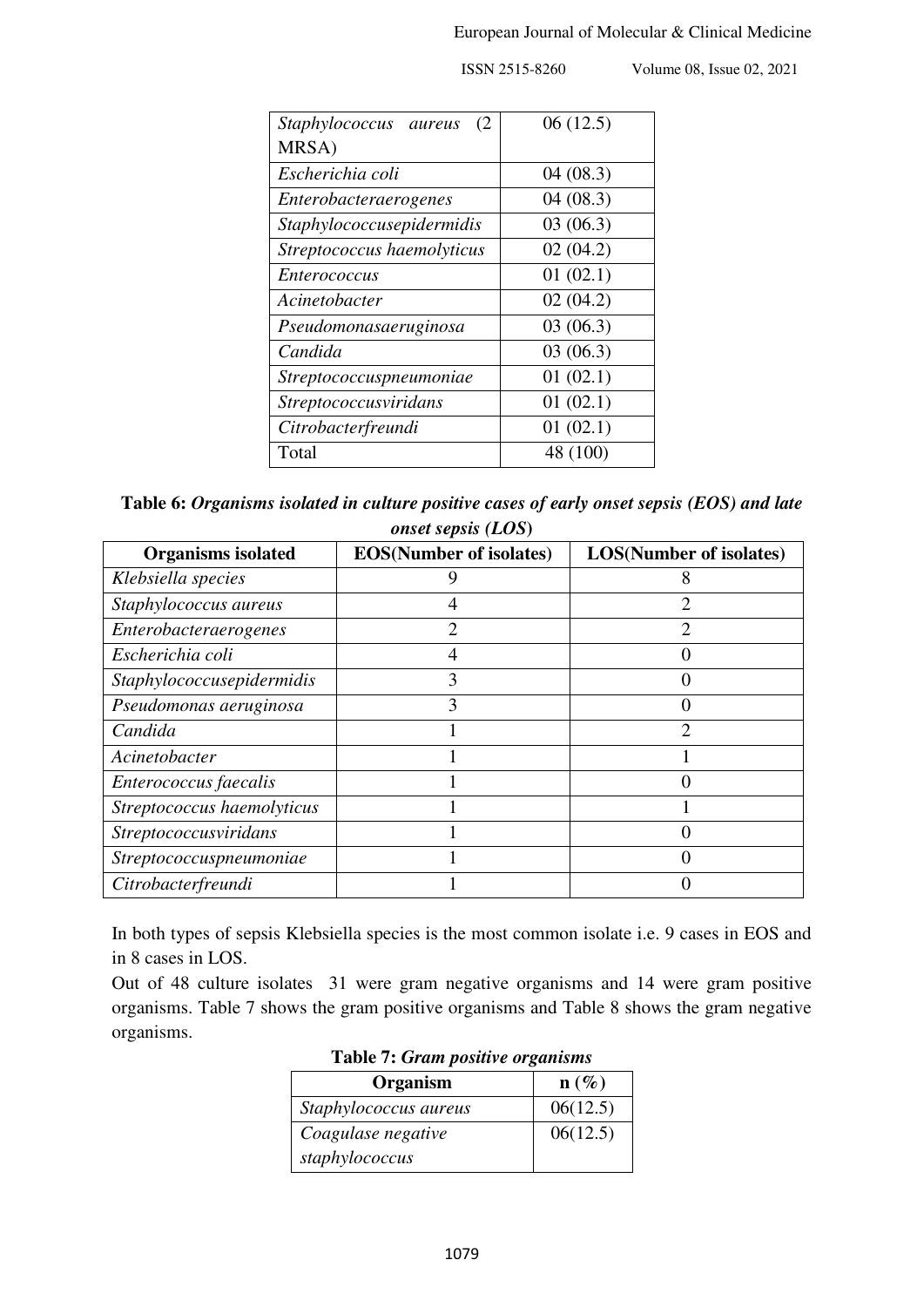#### European Journal of Molecular & Clinical Medicine

ISSN 2515-8260 Volume 08, Issue 02, 2021

| Enterococcus faecalis          | 01(02.1) |
|--------------------------------|----------|
| <i>Streptococcuspneumoniae</i> | 01(02.1) |
| Total                          | 14(29.2) |

#### **Table 8:** *Gram negative organisms*

| Organism               | $\mathbf{n}(\%)$ |
|------------------------|------------------|
| Klebsiella species     | 17(35.4)         |
| Escherichia coli       | 04(08.3)         |
| Pseudomonas aeruginosa | 03(06.3)         |
| Acinetobacter          | 02(04.2)         |
| Enterobacteraerogenes  | 04(08.3)         |
| Citrobacterfreundi     | 01(02.1)         |
| Total                  | 31(64.6)         |

Table 9 shows the correlation of gestational age with culture positivity. Preterm neonates constitute 93.8% of the total culture positive cases.

| <b>Gestational age</b> | <b>Number of</b> | <b>Culture report</b> |                 |
|------------------------|------------------|-----------------------|-----------------|
|                        | neonates         | <b>Positive</b>       | <b>Negative</b> |
|                        |                  | $\mathbf{n}(\%)$      | $n(\%)$         |
| Preterm                | 138 (69.0)       | 45 (93.8)             | 93(61.2)        |
| Term                   | 62(31.0)         | 03(06.2)              | 59 (38.8)       |
| Total                  | 200(100.0)       | 48 (100.0)            | 152(100.0)      |

**Table 9: Correlation of gestational age with culture positivity**

Table 10 shows the correlation of birth weight with culture positivity.

| Birth weight (g) | $\mathbf{n}(\%)$ |
|------------------|------------------|
| < 1000           | 12(25.0)         |
| 1001-1500        | 15(31.3)         |
| 1501-2500        | 15(31.3)         |
| >2500            | 06(12.5)         |
| Total            | 48 (100.0)       |

**Table 10** 

Out of the 48 culture positive cases 28 (58.3%) were male neonates and 20 (41.6%) were female neonates, 32 (66.6%) were EOS and 16 (33.3%) were LOS, 54% were outborn and 46% were inborn.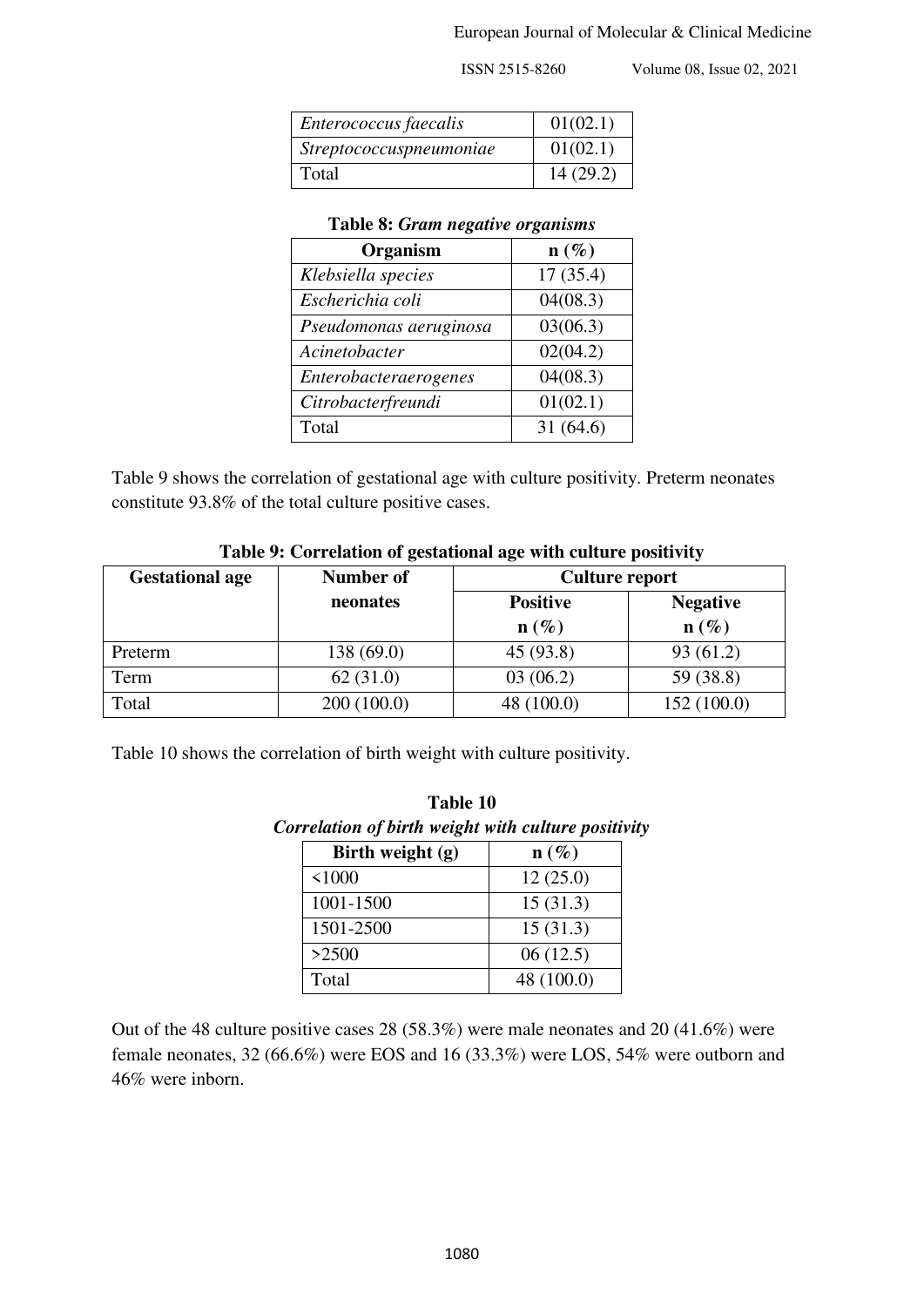| <b>Antibiotic</b>       | <b>Tuble Tribenshirily resistance panel to grandelones according to bacter an <math>\zeta</math>rowin<math>(</math>n=200</b><br>Sensitivity/resistancepattern |                   |  |
|-------------------------|---------------------------------------------------------------------------------------------------------------------------------------------------------------|-------------------|--|
|                         | <b>Sensitivity</b>                                                                                                                                            | <b>Resistance</b> |  |
|                         | $\mathbf{n}(\%)$                                                                                                                                              | $\mathbf{n}(\%)$  |  |
| Ampicillin              | 28 (58.3)                                                                                                                                                     | 17(35.4)          |  |
| Amoxycillin             | 19 (39.5)                                                                                                                                                     | 26(54.0)          |  |
| Amikacin                | 39(81.3)                                                                                                                                                      | 06(12.5)          |  |
| Cefotaxime              | 38 (79.0)                                                                                                                                                     | 07(14.5)          |  |
| Ceftazidime             | 17(35.4)                                                                                                                                                      | 11(22.9)          |  |
| Cefuroxime axetil       | 12(25.0)                                                                                                                                                      | 07(14.5)          |  |
| Ciprofloxacin           | 25(52.0)                                                                                                                                                      | 11(22.9)          |  |
| Cotrimoxazole           | 14 (29.2)                                                                                                                                                     | 11(22.9)          |  |
| Penicillin              | 02(04.1)                                                                                                                                                      | 19(39.5)          |  |
| Gentamicin              | 23(47.1)                                                                                                                                                      | 13(27.0)          |  |
| Piperacillin/Tazobactam | 36(75.0)                                                                                                                                                      | 08(16.6)          |  |
| Vancomycin              | 16(33.3)                                                                                                                                                      | 02(04.1)          |  |
| Meropenem               | 34 (70.8)                                                                                                                                                     | 04(08.3)          |  |
| Linezolid               | 14(29.1)                                                                                                                                                      | 00                |  |
| Netilmicin              | 15(31.2)                                                                                                                                                      | 00                |  |
| Colistin                | 05(10.4)                                                                                                                                                      | $00\,$            |  |

Table 11 shows the sensitivity/resistance pattern of antibiotics according to bacterial growth. **Table 11:***Sensitivity/ resistance pattern of antibiotics according to bacterial growth(n=200)*

The above table showed that amikacinwas the most sensitive drug (81.3%) followed by cefotaxime (79%). Vancomycin resistance was found in 2 (4.1%) cases all gram negative bacteria. Majority of cases were found to be amoxicillin resistant.

Complications of neonatal sepsis are shown in Table 12.

| Complication                 | $\mathbf{n}(\%)$ |
|------------------------------|------------------|
| Hypoglycaemia                | 29(14.5)         |
| Hypocalcaemia                | 03(01.5)         |
| <b>Shock</b>                 | 55(27.5)         |
| Bleeding                     | 31(15.5)         |
| Meningitis                   | 08 (04.0)        |
| Retinopathy of prematurity   | 10(05.0)         |
| Apnoea                       | 07(03.5)         |
| Intraventricular haemorrhage | 17(08.5)         |
| Necrotising enterocolitis    | 06(03.0)         |
| Pneumonia                    | 07(03.5)         |
| Broncho-pulmonary            | 10(05.0)         |
| dysplasia                    |                  |

**Table 12:***Complications of neonatal sepsis(n=200)*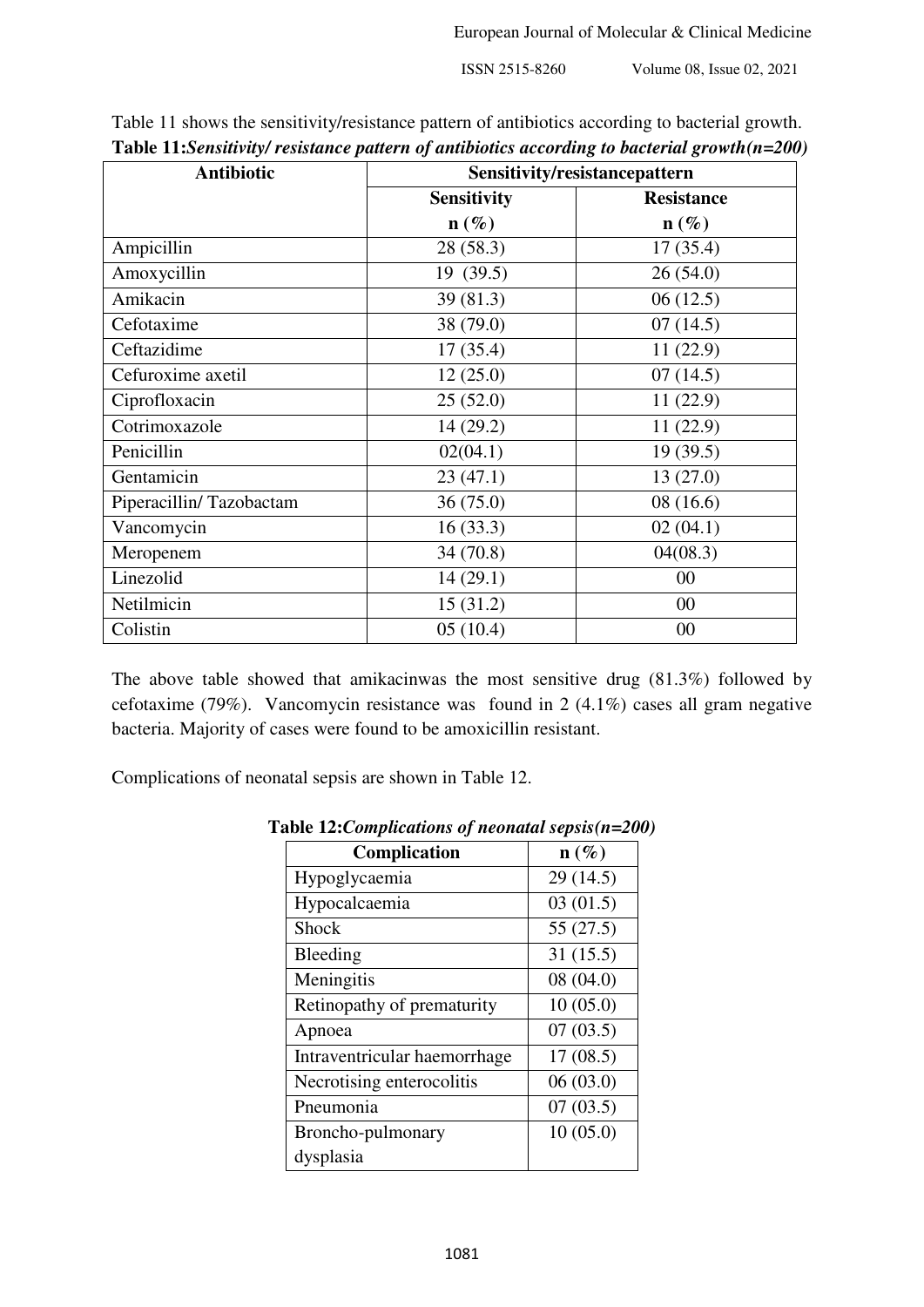| Periventricular leucomalacia |           | 05(02.5)  |
|------------------------------|-----------|-----------|
| Neonatal jaundice            |           | 98 (49.0) |
| Hypoxic                      | ischaemic | 12(06.0)  |
| encephalopathy               |           |           |

Out of the 200 cases deathsoccurred in 8 cases giving a case fatality rate of 4%.The correlation of mortality with culture positivity is shown in Table 13.

| <b>Blood culture</b> | <b>Mortality</b> | <b>Survival</b>  | <b>Total</b>     |
|----------------------|------------------|------------------|------------------|
|                      | $\mathbf{n}(\%)$ | $\mathbf{n}(\%)$ | $\mathbf{n}(\%)$ |
| Positive             | 06(03)           | 42(21)           | 48 (24)          |
| Negative             | 02(01)           | 150 (75)         | 152 (76)         |
| Total                | 08(04)           | 192 (96)         | 200(100)         |

#### **Table 13:***Correlation of mortality with culture positivity*

The correlation of mortality with the type of organism is shown in Table 14.

| Table 14 |                                                        |  |
|----------|--------------------------------------------------------|--|
|          | Correlation of mortality with type of organism $(n=8)$ |  |

| Organism                             | $\mathbf{n}(\%)$ |
|--------------------------------------|------------------|
| Methicillin resistant staphylococcus | 1(12.5)          |
| aureus                               |                  |
| Pseudomonas aeruginosa               | 2(25.0)          |
| Klebsiella pneumonia                 | 2(25.0)          |
| E.coli                               | 1(12.5)          |
| No organism                          | 2(25.0)          |
| Total                                |                  |
|                                      | (100.0)          |

## **Discussion**

Neonatal mortality rate in India is currently 32.3 per thousand live births<sup>12</sup>. In this study 200 neonates suspected of neonatal sepsis were investigated. Of them, 127 (63.5%) had EOS (0-3 days) and 73 (36.5%) had LOS (4-28 days). Similarly, Subudhi KT, *et al*<sup>13</sup> found EOS in 57% and LOS in 43% whilstTewabeT, *et al*<sup>14</sup> observed 72.9% EOS and 27.1% LOS.Culture positive cases were more in EOS( 68.8%) than LOS (31.3%). Most studies reported higher culture positive rates in EOS except Ahmad AS, *et al*<sup>15</sup>who reported low culture positive rates in EOS (26%).In this study there were 125 (62.5%) males and 75 (37.5%) females. Gupta P, *et al*<sup>16</sup>found64.7% male neonates. Sharma A, *et al*<sup>17</sup> reported a 74%male predominance.

In the present study 52% were delivered vaginally and 48%by LSCS. In a study by Subudhi KT, *et al*<sup>13</sup> 62.8% were delivered vaginallyand 37.2% by LSCS. In a study by TewabeT, *et*  $al^{14}$  62.9% were delivered vaginallyand 27.1% by LSCS. In the present study 68.5% were preterm and 31.5% were term. Subudhi KT, *et al*<sup>13</sup> observed 39.5% preterm and 60.6% term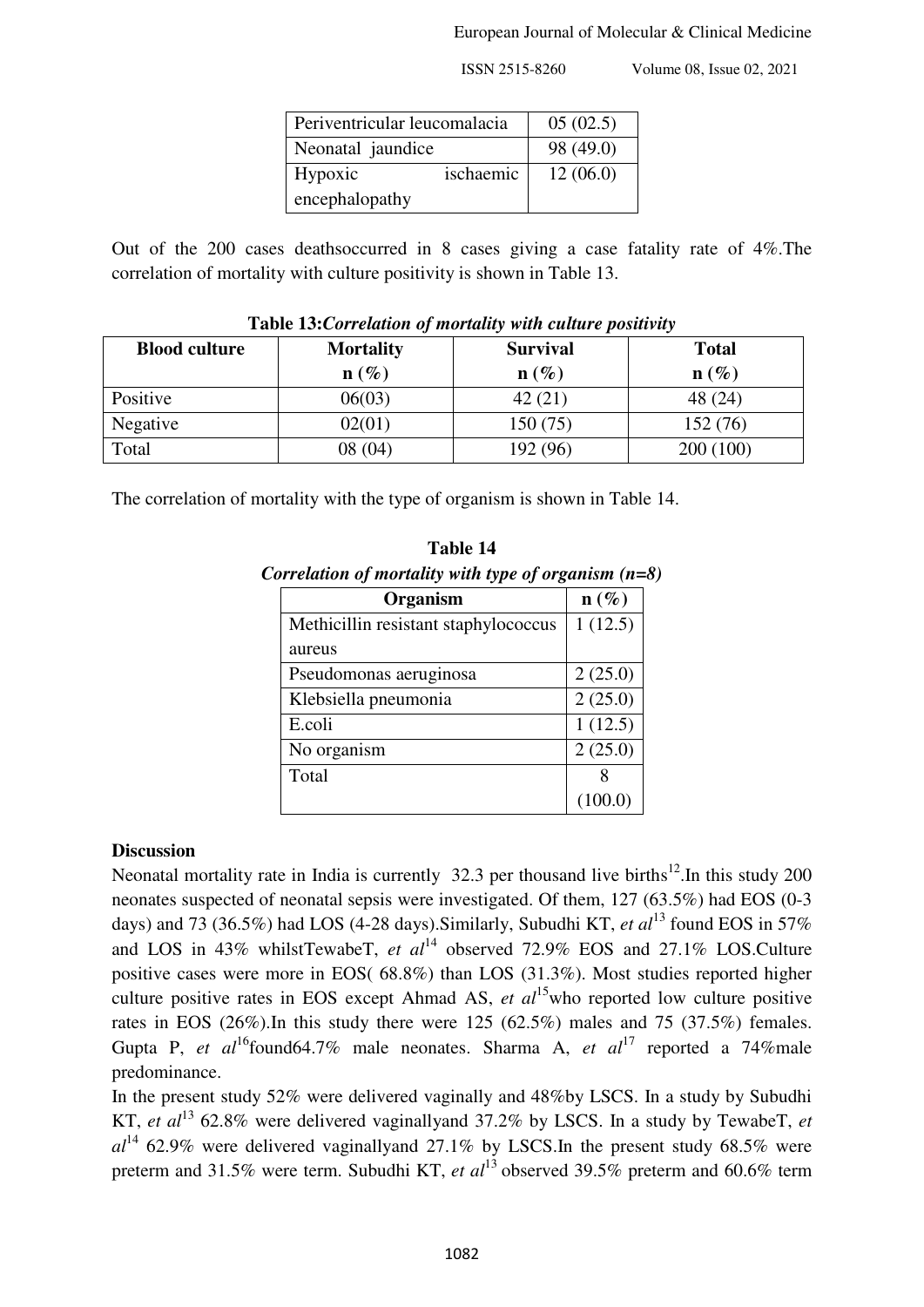neonates which is not congruent to our study.In our study 68% were LBW and 32% had birth weights above 2500g. KhatuaSP, *et al*<sup>18</sup>reported a higher incidence of septicaemia in LBW infants. Higher incidence and mortality of LBW infants were also observed by other workers<sup>19-21</sup>. LBW infants, both preterm and term, have low IgGandplacental transport of IgG from maternal to fetal circulation increases with maturity<sup>22</sup>. In our study, prematurity was the most common predisposing factor, being found in 68.5% neonates.

In our study,the major presenting features of neonates with suspected sepsis were feeding intolerance (74%), respiratory distress (68%) and hypoglycemia(14.5%).JaswalRS, *et al*<sup>23</sup> observed that 66% of neonates with sepsis presented with refusal of feeds, followed by lethargy and jaundice.Sharma A, *et al*<sup>17</sup>reported the common symptoms to be refusal of feeds (76%), lethargy (60%) and temperature changes (52%) which is similar to our study. SinhaN, *et*  $al^{24}$  observed that in gram negative infection, diarrhoea, dehydration, abdominal distension, refusal to take feeds, shock/circulatory failure were important presenting features. KhatuaSP, *et al*<sup>18</sup>observed that refusal of feeds, lethargy, diarrhoea, hypothermia, abdominal distension, jaundice and vomiting were the common presenting features**.**

This study reveals 24% culture positive sepsis cases. The study byMathurM, *et al*<sup>25</sup> obtained a similar culture positive rate of 24.9%**.**However, a higher culture positivity rate of 42% was reported by Kumhar GD, *et al*<sup>26</sup>.Sharma A, *et al*<sup>17</sup>reported aculture positivity rate of 20%.KhatuaSP, *et al*<sup>18</sup>reported a culture positivity rate of 59.8%. Negative culture does not exclude sepsis Possibility of infection with anaerobes cannot be ruled out. Chow AW,*et al*<sup>27</sup> reported that 26% of all neonatal septicaemia was caused by anaerobes.Inthis study, of 48 culture positive isolates, 45  $(93.8\%)$  were bacteria and 3  $(6.2\%)$ were candida(fungus).Subudhi KT, *et al*<sup>13</sup>found 2.7% fungal isolates. In our study, among bacteria 13 (27.1%) were gram positive and 31 (64.6%) were gram negative organisms.Ahmad AS, *et al*<sup>15</sup>observed 57.8% gram positive and 42.2% gram negative isolates.Various studies have shown that in last 2 decades, the isolation of Gram positive organisms has increased significantly<sup>28</sup>.

Out of 48 culture proven sepsis common isolates were*Klebsiellaspecies*(35.4%), *Staphylococcus aureus*(12.5%) and *Escherichia coli*(8.3%). Klebsiella was also the predominant pathogen in studies by Kumhar GD, *et al*<sup>26</sup>(33.8%), MathurM, *et al*<sup>25</sup>(38.5%) andKaisthaN, *et al*<sup>28</sup>(28.3%). However, studies by Ahmad AS, *et al*<sup>15</sup> and AgnihotriN, *et al*<sup>29</sup>found the predominant pathogen to be *Escherichia coli*(30%) and*Staphylococcus aureus*(35.3%) respectively.KarthikeyanG, *et al*<sup>30</sup> reported that *Staphylococcus aureus* was the predominant pathogen followed by *Klebsiella pneumonia*.MohantyR, *et al*<sup>31</sup> reported that *Staphylococcus aureuswas* a major cause of neonatal septicaemia.Banerjee M, *et al*<sup>32</sup> reported an outbreak of neonatal septicaemia with multidrug resistant *Klebsiella pneumonia*.Klebsiellaspecieswere isolated both in EOS and LOS (9 in EOS and 8 in LOS). Candida was associated with both EOS and LOS (1 in EOS and 2 in LOS).

Present study showed amikacinto be the most sensitive drug (81.3%) followed by cefotaxime (79%). Vancomycin resistance was found in 2 (4.1%) cases bothin gram negative bacteria. Majority of cases were found to be amoxicillin resistant. MathurM, *et al*<sup>25</sup> reportedcefotaxime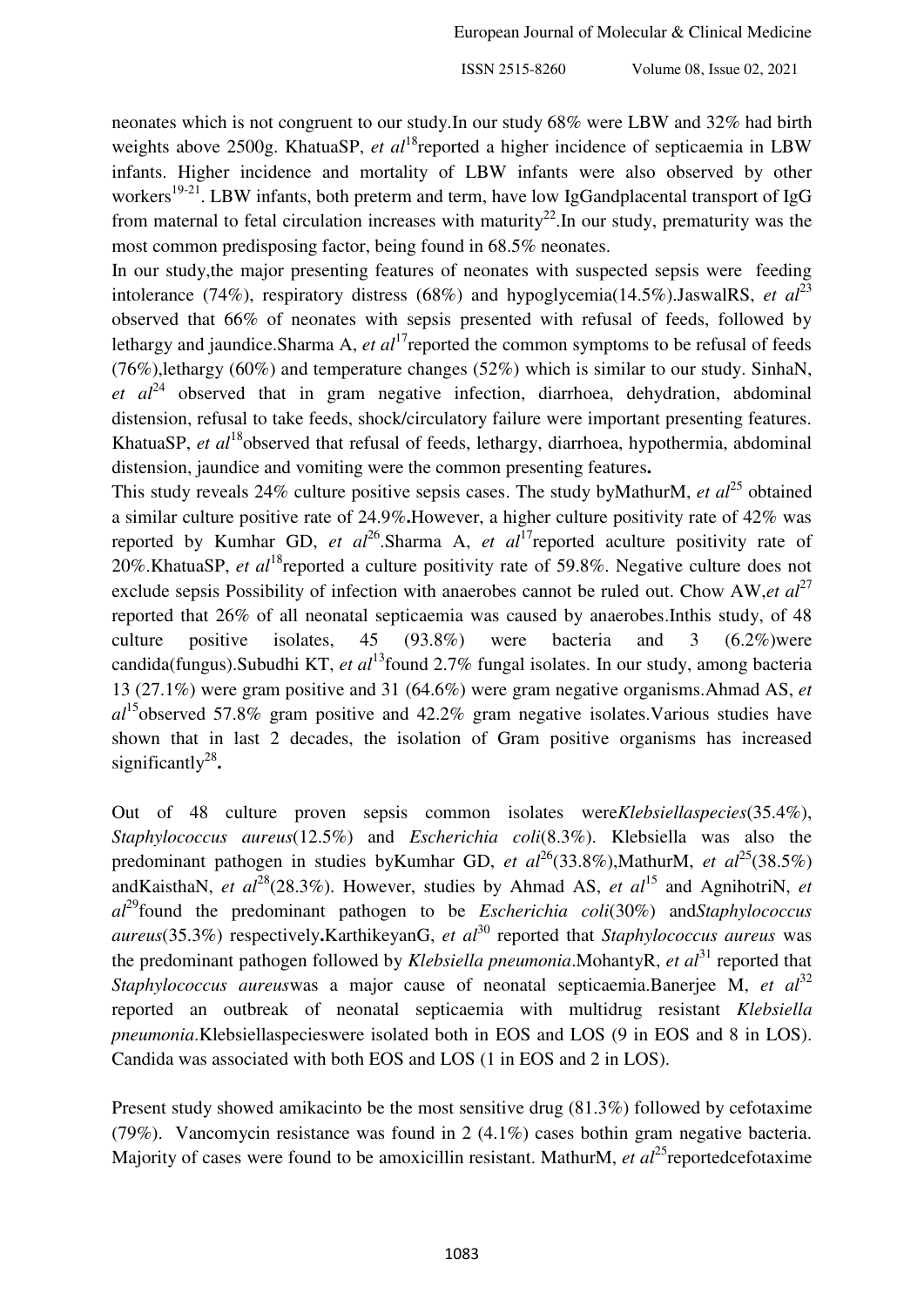to have maximum sensitivity. According to Banerjee M,  $et \text{ } al^{32}$  the isolates of *Klebsiellapneumoniae* were resistant to all drugs except third generation cephalosporins.

Sensitivity, specificity, PPV, NPV and accuracy of ANC were 52.1%, 81.6%, 12.95%, 97% and 80.1% respectively. Sensitivity, specificity, PPV, NPV and accuracy of CRP were 47.9%, 48.7%,4.7%, 94.7% and 48.7% respectively. Combined sensitivity, specificity, PPV, NPV and accuracy of CRP+ANC were 93.8%, 90.8%, 34.9%, 99.6%, 90.9% respectively. Most sensitive test among all was CRP plus ANC in our study. CRP hadlow sensitivity and specificity in present study. From our result it can be said that sepsis screen has low sensitivity but more specificity, so these tests are useful for excluding sepsis rather diagnosing it.According to Sharma A, *et al*<sup>17</sup>the sensitivity and specificity of CRP was 80% and 93.8% respectively. AnuradhaD, *et*  $al^{33}$  reported a sensitivity of 100%, specificity of 87.3%, PPV of 88.3% and NPV of 100% which is different to our present study.The early evaluations of CRP provide indications of the response to treatment. A good response to antibiotics is indicated by a rapid return to normal of CRP, whereas persistent elevations of serum CRP suggest inadequate treatment<sup>34</sup>. Out of the 8 deaths 6 had positive culture and 2 hadnegative culture i.e 75% deathsoccurredin culture positive sepsis and 25% deathsin culture negative neonatal sepsis. Mortality was 12.5% in culture positive cases and 1.3% in culture negative cases. Out of the 6 deaths in culture positive neonatal sepsis,5 (83%)were due to gram negative isolates and 1(17%) due to gram positive organisms.Mortality in outborn neonateswas more than in in-born neonates. Among 8 deaths 5 were out-born in our study.SinhaN, *et al*<sup>35</sup> similarly reported that the fatality rate was high in out-born neonates and with infection of gram negative bacilli about 83% which is similar to our study.

## **Conclusions**

Of the 200 neonates with suspected neonal sepsis, 63.5% had EOS. Prematurity was the commonest predisposing factor(68.5%) and feeding intolerance was the commonest presentation (74%).Klebsiella (35.4%) was the most common isolate.

## **Acknowledgments**

The authors are deeply indebted to the neonates and their parents participating in this study. They thank all the NICU staff of IMS &SUM Hospital for their kind support during the study

## **References**

- 1. Singh M. Neonatal septicaemia.  $8<sup>th</sup>$ edition.Chapter 16, p 288.
- 2. Bang AT, Bang RA, Bactule SB, Reddy HM, Deshmukh MD. Effect of home-based neonatal care and management of sepsis on neonatal mortality: field trial in rural India. *Lancet* 1999; **354**:1955-61.
- 3. World Health report 2005: Make every mother and child count. Geneva: WHO; 2005.
- 4. Report of the National Neonatal Perinatal Database(National Neonatology forum) 2002-03.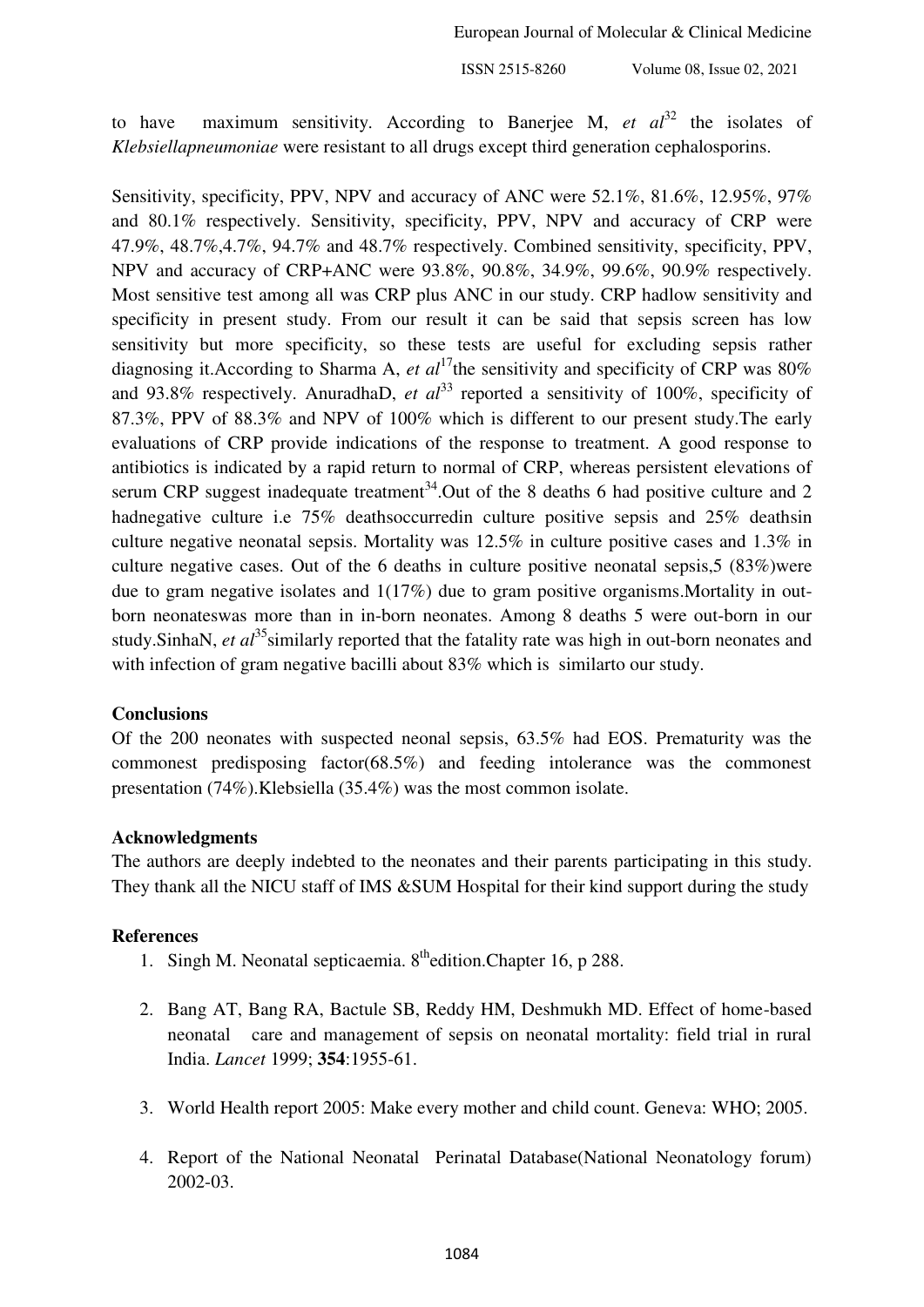- 5. Office of registrar, census commissioner. estimate of mortality indicators. sampleRegistSyst Stat Rep 2016; 121-3.
- 6. Gupte S. Neonatal septicaemia: Issues and controversies (Guest Lecture), Third Workshop of Asian Oceanian Perinatal Societies, Katamandu, Nepal 1997. Recent advances in Pediatrics: Neonatology l999; 4(sp.vol):151-6.
- 7. Garges HP, Moody MA, Cotton MC, Smith PB, Tiffany KF, Linfestey RR, *et al.* Neonatal meningitis: What is the correlation among CSF culture, blood culture and CSF parameters?*Pediatrics*2006;**117**(4): 1094-100.
- 8. Couto RC, Carvallo ER, Pedrosa TG, Pedrosa ER,Neto MC. A 10 year prospective surveillance of nosocomial infections in neonatal intensive care units. *American Journal of Infection Control*2007; **35**: 183-9.
- 9. Weston EJ,Pondo T,LewisMM,Martell-Cleary P,Morin C, Jewell B,*et al.* The burden of invasive early onset neonatal sepsis in the United States, 2005-2008. *Pediatric Infectious Disease Journal* 2011; **30**(11): 937-41.
- 10. Baltimore RS, Huie SM, Meek JI, Schuchat A, O Brien KL. Early onset neonatal sepsis in the era of group B Streptococcal prevention *Pediatrics* 2001;**108**:1094-8.
- 11. Haque KN. Definition of blood stream infection in the new born. *Pediatric Critical Care Medicine* 2005;**6**(3 Suppl): S45-9.
- 12. United NationsChildren's Fund(UNICEF). Basic indicators, statistics of India 2011.
- 13. Subudhi KT, Dash DK, Agarwal P, Giri S. Epidemiology, aetiology and risk factors for neonatal sepsis in South East Odisha region- A hospital based study. *International Journal of Science and Research*2018; **7**(6):
- 14. Tewabe T, Mohammed S, et al. Clinical outcome and risk factors of neonatal sepsis among neonates in FelegeHiwot referral Hospital, Bahir Dar, Amhara Regional state, North west Ethiopia 2016: A retrospective chart review. *BMC Research Notes* 2017;**10**:265.
- 15. Ahmad ASMNU,Chowdhury MAKA,Hoque M, Darmstadt GL. Clinical and bacteriological profile of neonatal septicaemia in a tertiary level paediatric hospital in Bangladesh. *Indian Pediatrics* 2002:**39**: 1034-9.
- 16. Gupta P, Murali MV, Faridi MMA, Kaul PB, RamachandranVG, JalwarV. Clinical profile of Klebsiella septicaemia in neonates. *Indian Journal of Pediatrics*1993; **60**:  $565 - 72.$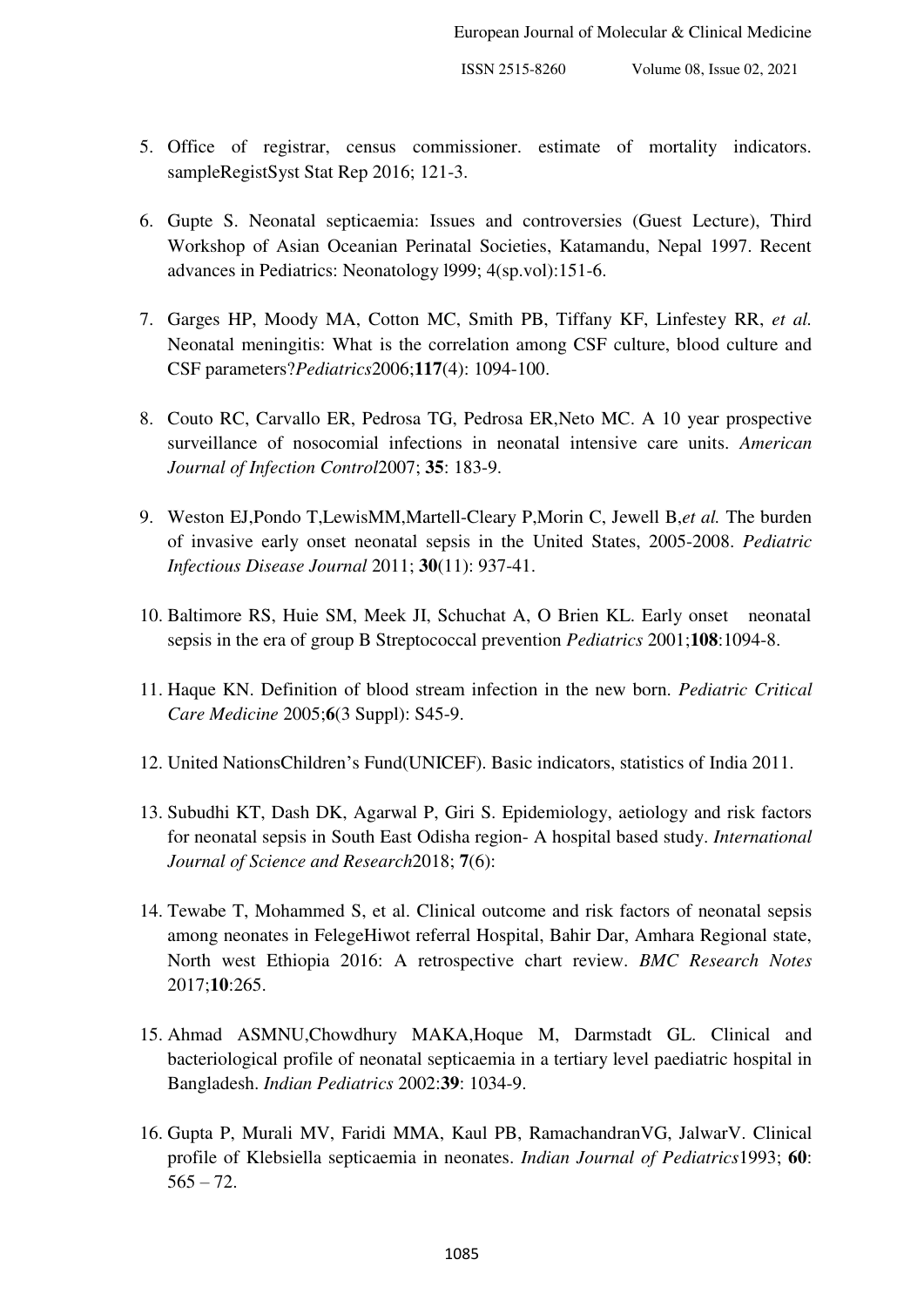- 17. Sharma A, Krishnakutty CV, Sabharwal U, RatheeS, Mohan H. Evaluation of sepsis screen for diagnosis of neonatal septicaemia. *Indian Journal ofPediatrics*1993; **60**:  $559 - 63.$
- 18. Khatua SP, Das AK, Chaterjee BD, Khatua S, GhoseB, SahaA. Neonatal septicaemia. *Indian Journal of Pediatrics*1986; **53**(4): 509 – 14.
- 19. Bavikatte K, Schreiner RL, Lemons JA, Gresham EL. Group D streptococcal septicaemia in the neonate. *American Journal of Diseases of Children*1979; **113** : 493 – 6.
- 20. Guha DK, Dalbir J, Krishna MS, Guha AR, Khatri RL, SrikumarR . Outcome of neonatalsepticaemia, clinical and bacteriological profile.*IndianPediatrics*1978; **15**: 423-7.
- 21. Hemming VG, Overall JC, Britt MR. Nosocomial infection in a newborn intensive careunit. *New England Journal of Medicine*1976; **294**; 1310-6.
- 22. Siegel JD, McCracken GH Jr. Group D streptococcal infection. *Journal of Pediatrics*1978; **93** :542-3.
- 23. Jaswal RS, Kaushal RK, GoelA, PathaniaK. Role of C-reactive proteinin deciding duration of antibiotic therapy in neonatal septicaemia. *Indian Pediatrics*2003; **40**: 880 – 3.
- 24. Sinha N, Deb A, Mukherjee AK. Septicaemia in neonates and early infancy. *Indian Journal of Pediatrics*1986; **53**: 249 – 56.
- 25. MathurM, Shah H,Dixi K, KhambadkoneS, Chakrapani A,IraniS. Bacteriological profile of neonatal septicaemia cases.*Journal ofPostgraduate Medicine* 1994; **40**:18- 20.
- 26. KumharGD,RamchandranVG, Gupta P. Bacteriological analysis of blood culture isolates from neonates in a tertiary care hospital in India. *Journal of Health, Population andNutrition*2002;**20**(4): 343-7.
- 27. Chow AW,Leake RD,Terry Y. The significance of anaerobes in neonatal bacteraemia :analysis of 23 cases and review of the literature. *Pediatrics*1974; **54**: 736-45.
- 28. Kaistha N,Mehta M, SingulaN,GargR, ChanderJ. Neonatal septicaemia isolates and resistance pattern in a tertiary care hospital of north India. *Journal of Infection in Developing Countries* 2100:**4**(1) : 55-7.